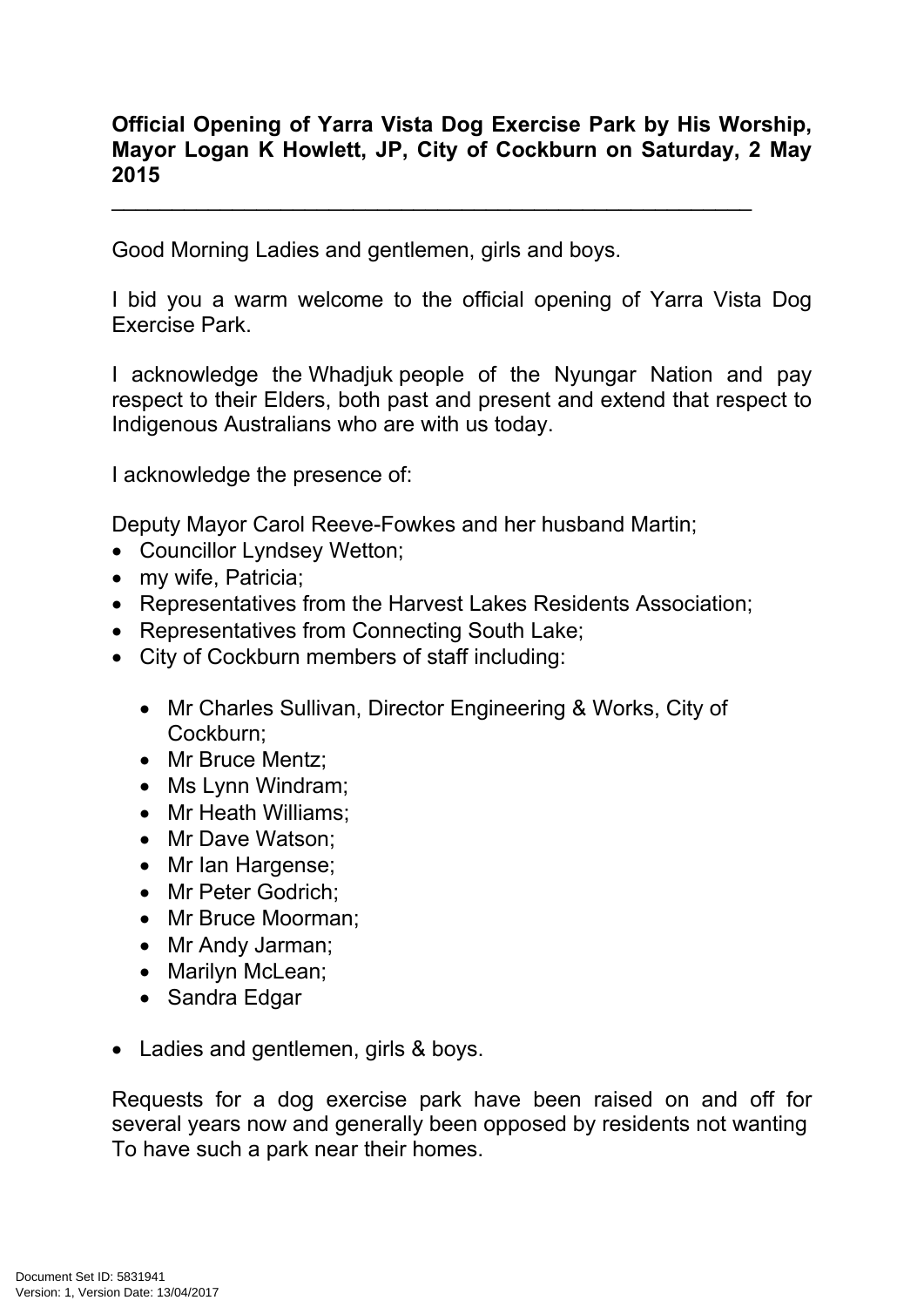Well it has finally happened with an area been allocated in this lovely setting.

In the City of Cockburn approximately 40% of households own one or more dogs, many of these regularly use the Dog Exercise areas where owners are allowed to run their dogs off lead.

There are 29 Dog Exercise areas spread throughout the City. These parks provide an alternative environment where dogs can play off lead in a specified area with other dogs.

The development of a dog park provides dog owners with a fenced off and landscaped area with equipment where dog owners can take their dogs to play and exercise in a pleasant and relaxing environment.

The park also provides an outlet for meetings by Dog Training Organisations dealing with dog nuisance issues and a venue for future annual events such as Pets in the Park.

These venues would also provide occasions for rangers to educate dog owners and provide leaflets giving information in relation to preventing and dealing with dog attacks, dog registration, and dog barking nuisances as well as educating them about responsibilities in relation to vet care.

A vote of thanks is due to the volunteers from the Cockburn Men's Shed for making the doggy exercise equipment. It certainly focuses our attention on how valuable partnerships across our community are, especially in relation to our volunteers - these partnerships are further strengthened when staff from the City are included - leading us to a dog exercise park like we have before us today.

My thanks to all the volunteers and staff for achieving a great outcome.

## **Just some stats on dogs**

Firstly we know that they come in all shapes, sizes, colours, temperaments, fads on what they will eat and what they'll turn their noses up at, we know their loyalty is unquestionable and how they can break the hearts of their owners when they are sick, injured or pass on.

In Cockburn there are 8733 dogs registered